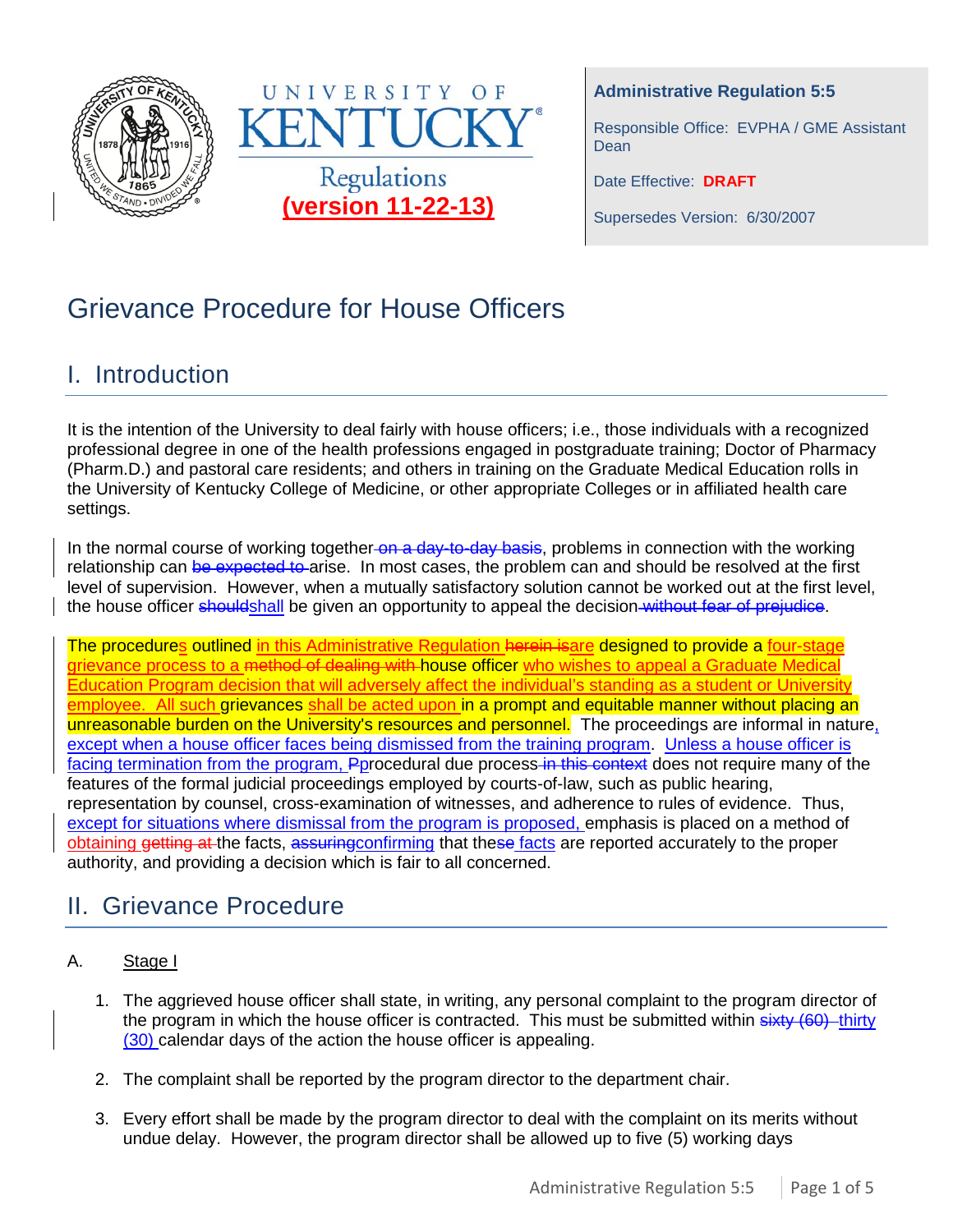(Saturdays, Sundays, and holidays excluded) to resolve the matter satisfactorily. The decision of the program director shall be termed an answer for the aggrieved house officer.

- 4. The program director's answer shall be in writing.
- 5. A copy of the answer shall be forwarded to the department chair and to the Graduate Medical Education office for filing in the house officer's official Graduate Medical Education file.

## B. Stage II

- 1. If the aggrieved house officer is not satisfied with the answer of the program director or if the answer is not received from the program director within the time allowance stated in Stage I, the house officer may appeal directly to the department chair.
- 2. The appeal shall be made, in writing, within five (5) working days (Saturdays, Sundays, and holidays excluded) after receiving the decision or, if no decision is received, within five (5) working days (Saturdays, Sundays, and holidays excluded) after expiration of the program director's time allowance as stated in Stage I. after expiration of the program director's time allowance as stated in Stage I.
- 3. The decision of the department chair shall be given in writing to the house officer within five (5) working days (Saturdays, Sundays, and holidays excluded) after receipt of the appeal.
- 4. Copies of the appeal and the decision shall be forwarded to the appropriate dean, as well as to the appropriate program director and to the Graduate Medical Education office for filing in the house officer's official Graduate Medical Education file.

#### C. Stage III

- 1. If the aggrieved house officer is not satisfied with the decision of the department chair, or if the decision is not received within the time allowance outlined in Stage II, the house officer may appeal to the dean of the college.
- 2. The appeal shall be made, in writing, within five (5) working days (Saturdays, Sundays, and holidays excluded) after receiving the decision or, if no decision is received, within five (5) working days (Saturdays, Sundays, and holidays excluded) after expiration of the department chair's time allowance as stated in Stage II.
- 3. The dean or the dean's designee shall investigate the appeal and shall forward a decision in writing to the house officer within seven (7) working days (Saturdays, Sundays, and holidays excluded) after receipt of the appeal.
- 4. Copies of the appeal and the decision shall be forwarded to the Medical Staff Executive Committee of the UK Chandler Hospital, as well as to the appropriate department chair, program director, and to the Graduate Medical Education office for filing in the house officer's official Graduate Medical Education file.

In matters pertaining to a claim of an academic freedom violation, a house officer who is not satisfied with the outcome at the conclusion of the Stage III grievance process may contact the Office of the Academic Ombud for assistance in the resolution of the matter. has the opportunity to be heard before the University Senate Advisory Committee on Privilege and Tenure (GR X.D; SR 1.4.4.2.B.2).

In all other appeals matters, the aggrieved house officer who is not satisfied with the decision of the dean at the conclusion of the Stage III grievance process may elect to pursue the Stage IV grievance process in the manner enumerated below.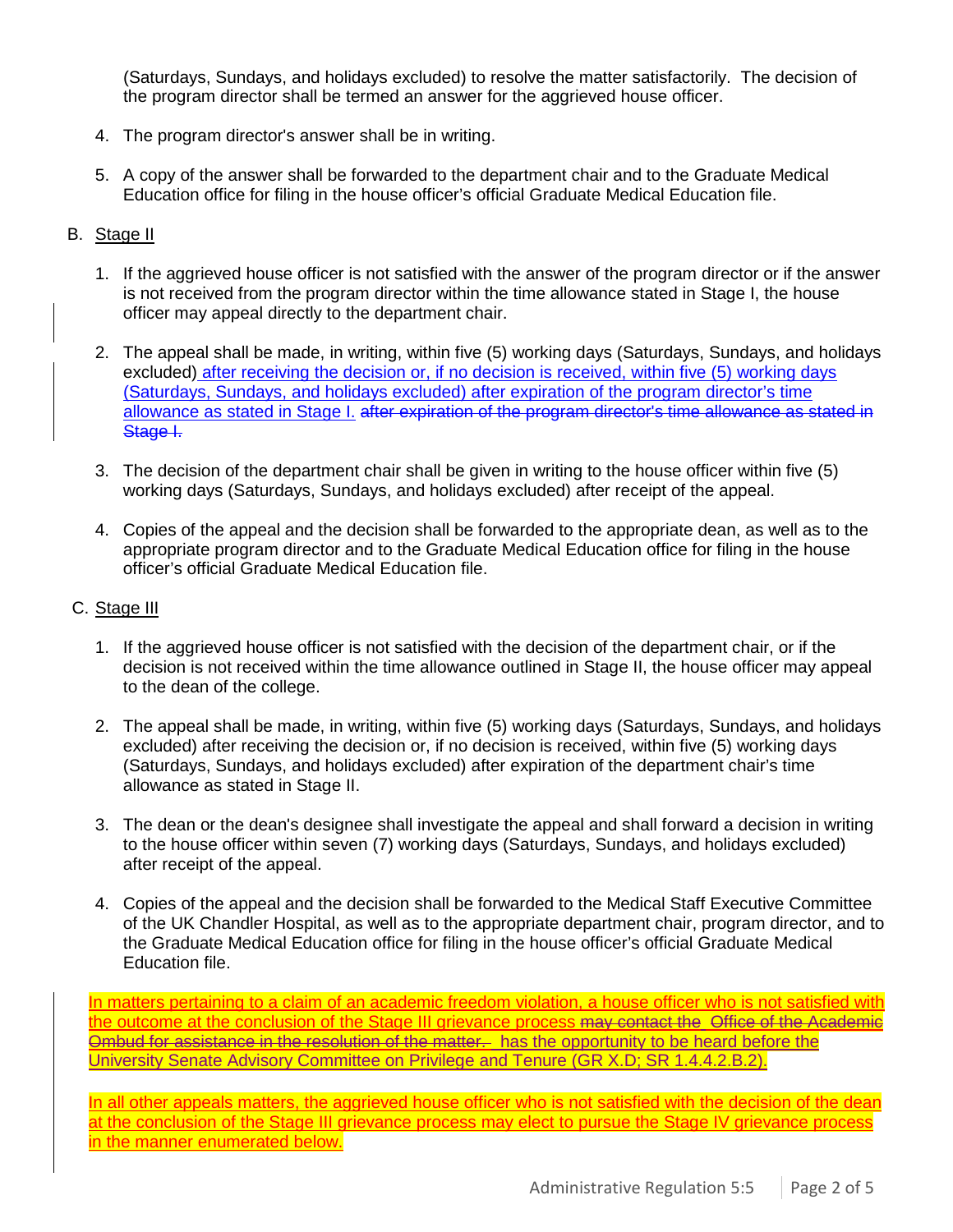## D. Stage IV

The appeal process shall be conducted in accordance with the policies and procedures prescribed in steps 1-7 immediately below.

- 1. If the aggrieved house officer is not satisfied with the decision of the dean, the house officer may appeal to the Medical Staff Executive Committee of the UK Chandler Hospital if the stated grievance is one of the following:
	- a. A charge of unfair termination of residency/fellowship;
	- b. Non-renewal of agreement (contract);
	- c. Non-promotion to the next level of training;
	- d. A charge of discriminatory act in violation of University fair employment rules and regulations;
	- e. A charge of violation of pertinent basic University policies, including the University's sexual harassment policy(s);
	- f. A charge of violation of thea Code of Professional Behavior;
- 2. The appeal shall be made, in writing, within five (5) working days (Saturdays, Sundays, and holidays excluded) after receiving the decision or, if no decision is received, within five (5) working days (Saturdays, Sundays, and holidays excluded) after expiration of the dean's time allowance as stated in Stage III.
- 3. The Chair of the Medical Staff Executive Committee of the UK Chandler Hospital shall appoint a grievance hearing committee and shall designate a chair. The grievance hearing committee shall be composed of at least three (3) impartial members who are members of units outside the house officer's department and are either department chairs, program directors, or associate program directors.
- 4. The grievance hearing committee shall investigate the grievance, accumulate and study the facts in the case, conduct hearings if deemed necessary, and submit a written report of its findings and recommendations for disposition to the Medical Staff Executive Committee. In any case where the house officer faces dismissal from the program or non-renewal for disciplinary reasons<sup>[1](#page-2-0)</sup>, the grievance committee shall conduct a hearing consistent with the procedures set forth in Section 5 below before submitting its findings and recommendations to the Medical Staff Executive Committee. The hearing shall commence no later than fifteen (15) working days after the Medical Staff Executive Committee received notice of the appeal from the house officer. If a hearing is not necessary<sup>[2](#page-2-1)</sup>, the grievance committee shall submit its findings and recommendations to the Medical Staff Executive Committee -within a period of ten (10) working days (Saturdays, Sundays, and holidays excluded) after notification of committee appointment, unless extended for cause.
- 5. The following procedures shall be followed in connection with each hearing;
	- a. The house officer shall be informed in writing of the reasons for appearance before any grievance committee and be given sufficient time to prepare for the appearance;

<span id="page-2-1"></span><span id="page-2-0"></span> <sup>1</sup> Dismissals for disciplinary reasons include, but are not limited to, ethical violations, violations of rules of conduct, and criminal convictions that can be adjudged objectively without any special expertise or credentials. <sup>2</sup> A hearing is not necessary when dismissal or non-renewal is due to an academic violation or deficiency.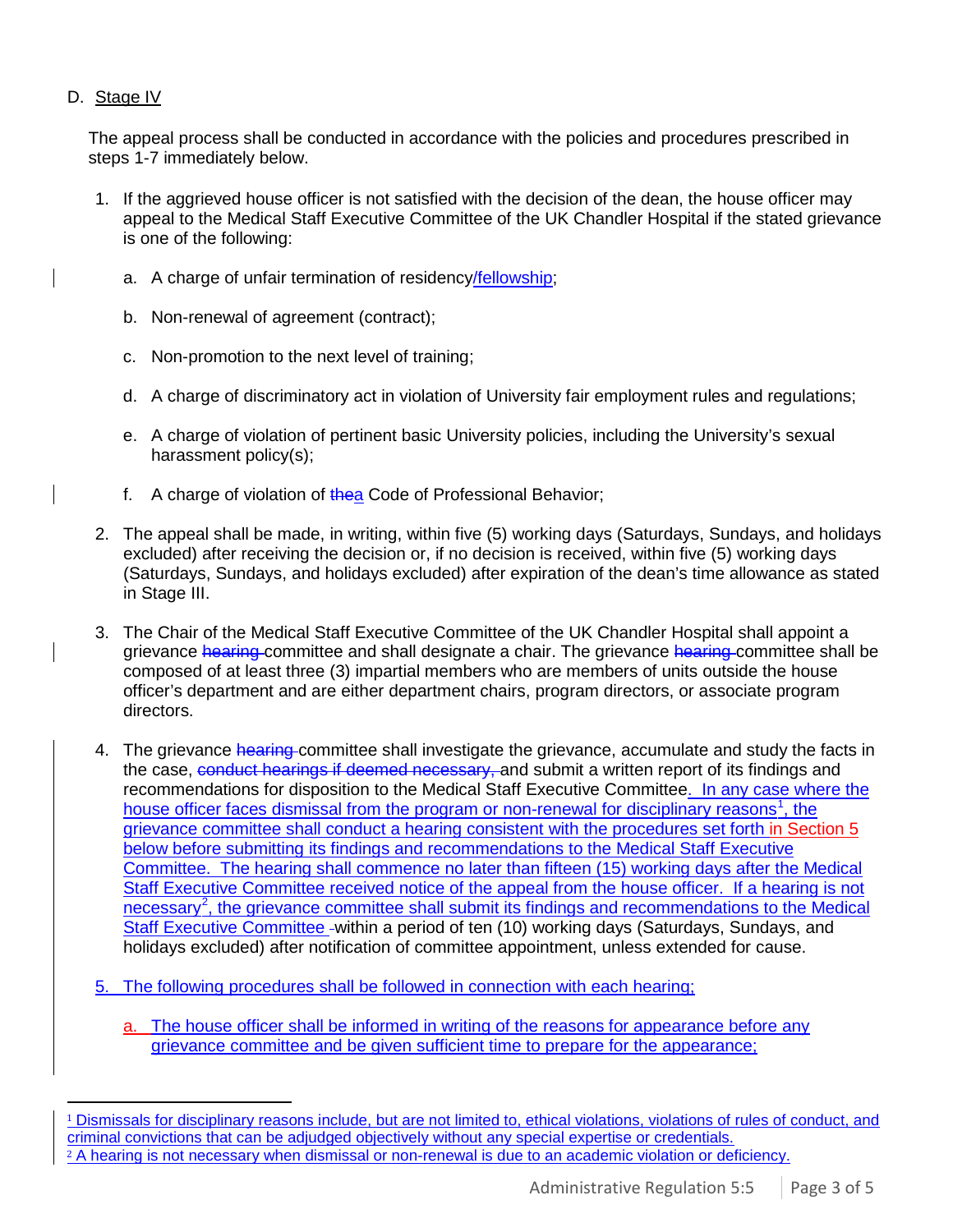- b. The house officer shall be entitled to receive, upon written request, a copy of the rules and procedures governing the hearing before the grievance committee within a reasonable time prior to appearance before the committee;
- c. The house officer shall be notified in writing of the grievance committee's composition with sufficient time before the date of the hearing to permit the house officer to identify any member of the committee who in the opinion of the house officer has a conflict of interest and recommend the member be recused;
- d. The house officer may request that any member of a grievance committee be disqualified on the ground of personal bias. The Chair of the Medical Staff Executive Committee shall make the determination either to retain or disqualify a member;
- e. The hearing can be open or closed, according to the house officer's choice;
- f. The information discussed shall be treated confidentially and shall not be discussed with those not involved with the hearing;
- g. The standard of proof that shall apply is that a finding of responsibility is to be proven by a preponderance of the evidence. A preponderance of the evidence means that there is evidence that it is more probable than not that the violation occurred;
- h. The University has the burden of proof;
- The Chair of the grievance committee shall read a brief summary of the charges against the house officer;
- j. Each side, beginning with the University, shall be entitled to give a brief opening statement;
- k. The University shall present its witnesses and evidence and the house officer shall have the right to question the University's witnesses;
- The house officer shall then be entitled to present his/her witnesses and evidence and the University shall have the right to question the student's witnesses;
- m. The grievance committee members are free to ask questions of any witness who testifies;
- n. The house officer cannot be compelled to give testimony and refusal to do so shall not be considered evidence of responsibility for the alleged violation;
- o. After both sides have presented evidence, each side, beginning with the University, will be entitled to give a brief closing argument;
- p. The house officer is entitled to have an advisor present during the hearing, and the advisor can be an attorney. A grievance committee hearing shall not be delayed, however, due to the unavailability of an advisor;
- q. The role of the advisor shall be limited to providing advice to the accused student. The advisor cannot question witnesses, address the Chair or the grievance committee, or provide information for the panel's consideration;
- r. After all the evidence and arguments have occurred, the grievance committee shall reconvene without the house officer or the house officer's advisor present to discuss and determine whether deny or uphold the house officer's appeal;